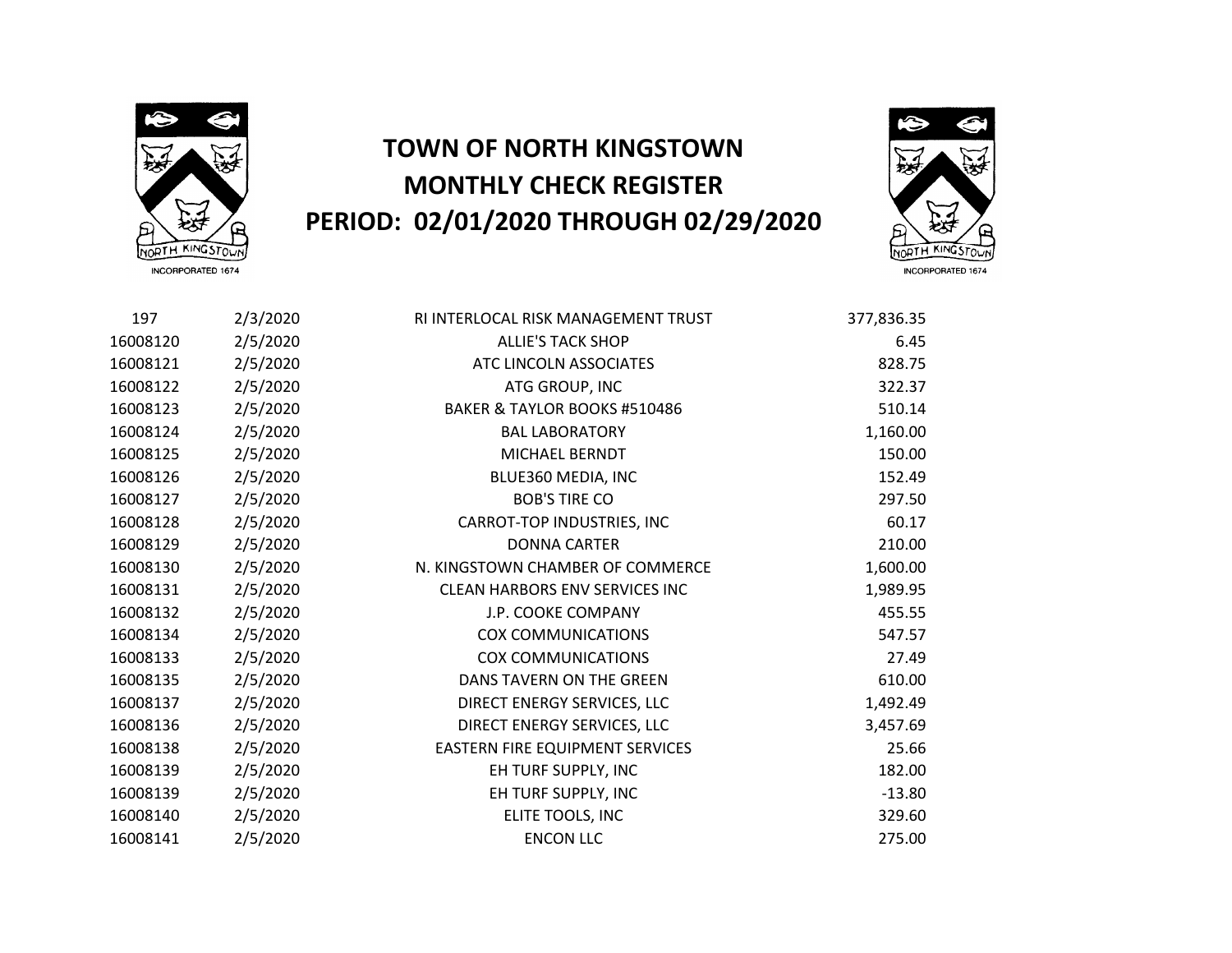| 16008142 | 2/5/2020 | EVERDIXIE USA EMS SUPPLY CO       | 392.47   |
|----------|----------|-----------------------------------|----------|
| 16008143 | 2/5/2020 | <b>FEDEX</b>                      | 127.97   |
| 16008144 | 2/5/2020 | JOHN R. FELICE                    | 270.00   |
| 16008145 | 2/5/2020 | FLOOD FORD OF EAST GREENWICH      | 647.10   |
| 16008146 | 2/5/2020 | <b>BRUCE FORESMAN</b>             | 100.00   |
| 16008147 | 2/5/2020 | <b>JANE GEMMA</b>                 | 120.00   |
| 16008148 | 2/5/2020 | <b>GRAINGER</b>                   | 125.64   |
| 16008149 | 2/5/2020 | <b>GOUNDWATER FOUNDATION</b>      | 75.00    |
| 16008150 | 2/5/2020 | AMANDA HALLAM                     | 70.00    |
| 16008151 | 2/5/2020 | <b>HOME DEPOT</b>                 | 15.70    |
| 16008152 | 2/5/2020 | <b>HOME DEPOT</b>                 | 15.76    |
| 16008153 | 2/5/2020 | <b>HOME DEPOT</b>                 | 17.92    |
| 16008154 | 2/5/2020 | <b>HOME DEPOT</b>                 | 28.62    |
| 16008155 | 2/5/2020 | <b>HOME DEPOT</b>                 | 62.08    |
| 16008156 | 2/5/2020 | <b>HOME DEPOT</b>                 | 63.74    |
| 16008157 | 2/5/2020 | HOME DEPOT                        | 103.77   |
| 16008158 | 2/5/2020 | <b>HOME DEPOT</b>                 | 143.82   |
| 16008159 | 2/5/2020 | <b>HOME DEPOT</b>                 | 189.73   |
| 16008160 | 2/5/2020 | HURD AUTO MALL LLC                | 3,000.65 |
| 16008161 | 2/5/2020 | THE INDEPENDENT                   | 40.00    |
| 16008162 | 2/5/2020 | <b>INGRAM BOOK GROUP</b>          | 24.83    |
| 16008163 | 2/5/2020 | <b>IT ADVENTURE ROPES</b>         | 1,080.00 |
| 16008164 | 2/5/2020 | LORETTA JACOB                     | 200.00   |
| 16008165 | 2/5/2020 | JOHNSTON ASPHALT LLC              | 1,062.00 |
| 16008166 | 2/5/2020 | KAHN TRACTOR & EQUIPMENT INC      | 129.66   |
| 16008167 | 2/5/2020 | <b>KANOPY</b>                     | 265.00   |
| 16008168 | 2/5/2020 | KOFILE TECHNOLOGIES, INC          | 248.80   |
| 16008168 | 2/5/2020 | KOFILE TECHNOLOGIES, INC          | 225.20   |
| 16008169 | 2/5/2020 | KONICA MINOLTA BUSINESS SOLUTIONS | 442.02   |
| 16008170 | 2/5/2020 | <b>LARGESS FORESTRY</b>           | 330.00   |
| 16008171 | 2/5/2020 | <b>DAN MCDERMOTT</b>              | 489.69   |
| 16008172 | 2/5/2020 | <b>MIDWEST TAPE</b>               | 305.69   |
| 16008173 | 2/5/2020 | MTE TURF EQUIPMENT SOULTIONS      | 45.49    |
| 16008174 | 2/5/2020 | <b>NATIONAL GRID</b>              | 2,148.66 |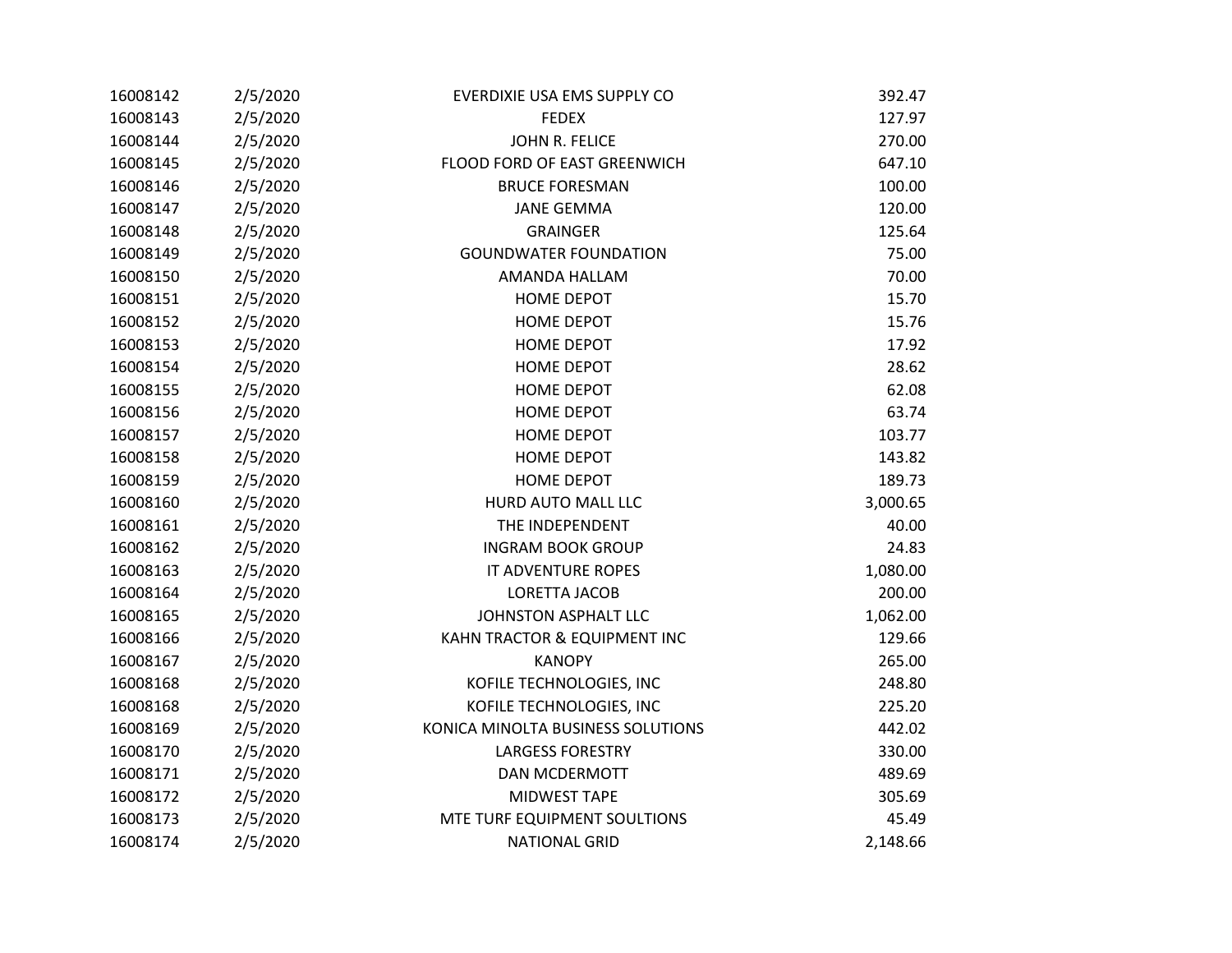| 16008175 | 2/5/2020 | <b>NATIONAL GRID</b>                    | 248.19     |
|----------|----------|-----------------------------------------|------------|
| 16008176 | 2/5/2020 | <b>NATIONAL GRID</b>                    | 59.66      |
| 16008177 | 2/5/2020 | NATIONAL ENGINEERING & TESTING SERVICES | 1,699.00   |
| 16008178 | 2/5/2020 | NEW ENGLAND ASSOCIATION OF CITY & TOWN  | 60.00      |
| 16008179 | 2/5/2020 | <b>NEWWA</b>                            | 140.00     |
| 16008180 | 2/5/2020 | OCEAN STATE OIL, INC                    | 552.06     |
| 16008181 | 2/5/2020 | LINDA OHSBERG                           | 120.00     |
| 16008182 | 2/5/2020 | OVERHEAD DOOR CO. OF PROVIDENCE INC     | 435.86     |
| 16008183 | 2/5/2020 | <b>KENNETH OWENS</b>                    | 120.00     |
| 16008184 | 2/5/2020 | <b>TERESA PEARSON</b>                   | 1,035.00   |
| 16008185 | 2/5/2020 | PETERSON OIL SERVICE, INC               | 14,091.16  |
| 16008186 | 2/5/2020 | PROVIDENCE JOURNAL COMPANY              | 748.80     |
| 16008188 | 2/5/2020 | <b>QUILL CORPORATION</b>                | 99.76      |
| 16008189 | 2/5/2020 | <b>QUONSET DEVELOPMENT CORP</b>         | 198,133.04 |
| 16008190 | 2/5/2020 | RAPS AUTO PARTS SUPPLY, INC             | 1,127.17   |
| 16008191 | 2/5/2020 | REAL ESTATE RESEARCH CONSULTANTS        | 3,025.00   |
| 16008192 | 2/5/2020 | RHODE ISLAND TRUCK CENTER               | 260.47     |
| 16008193 | 2/5/2020 | <b>STATE OF RHODE ISLAND</b>            | 300.00     |
| 16008194 | 2/5/2020 | <b>RIYBA</b>                            | 1,400.00   |
| 16008195 | 2/5/2020 | <b>RJP PACKAGING</b>                    | 295.83     |
| 16008196 | 2/5/2020 | SAFELITE GROUP, INC                     | 170.00     |
| 16008197 | 2/5/2020 | SALK'S HARDWARE & MARINE INC            | 79.32      |
| 16008198 | 2/5/2020 | CONRAD M. SIEGEL INC                    | 6,500.00   |
| 16008199 | 2/5/2020 | <b>SUBURBAN PROPANE</b>                 | 2,015.17   |
| 16008200 | 2/5/2020 | <b>SUBURBAN PROPANE</b>                 | 1,337.41   |
| 16008201 | 2/5/2020 | SUGAR RUSH COOOKIE CO                   | 100.00     |
| 16008202 | 2/5/2020 | SULLIVAN TIRE CO., INC                  | 1,632.00   |
| 16008203 | 2/5/2020 | SUPERSTRUCTURE BUILDING COMPANY, LLC    | 7,080.00   |
| 16008204 | 2/5/2020 | <b>SUPPLY NEW ENGLAND</b>               | 239.78     |
| 16008205 | 2/5/2020 | TASCA FORD, INC                         | 422.77     |
| 16008206 | 2/5/2020 | <b>TURF PRODUCTS CORP</b>               | 892.00     |
| 16008207 | 2/5/2020 | UNIVAR USA INC                          | 2,458.05   |
| 16008208 | 2/5/2020 | <b>USA BLUE BOOK</b>                    | 87.39      |
| 16008209 | 2/5/2020 | <b>VERIZON</b>                          | 1,574.13   |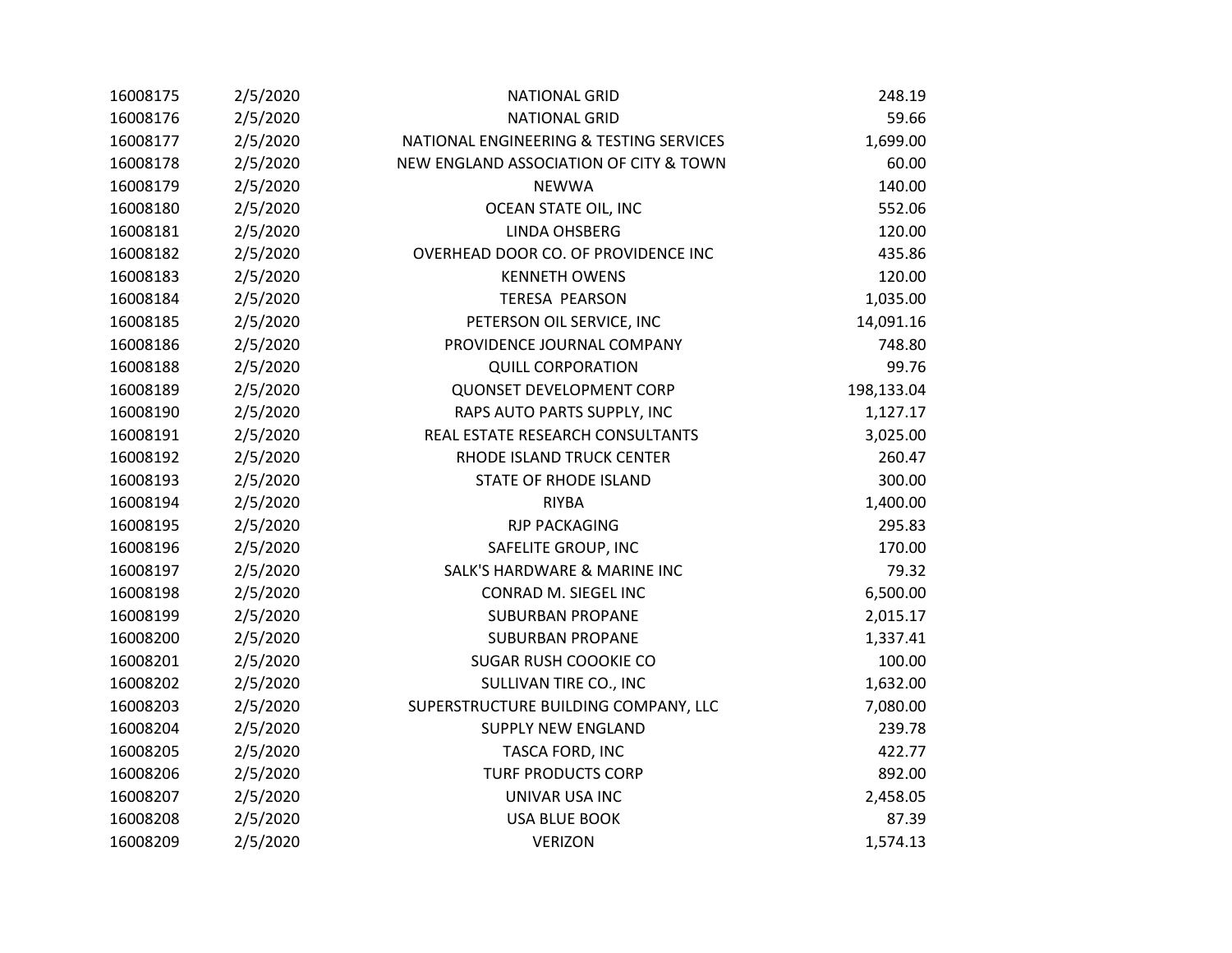| 16008210 | 2/5/2020  | <b>VERIZON WIRELESS MESSAGING SERVICES</b> | 1,085.67  |
|----------|-----------|--------------------------------------------|-----------|
| 16008212 | 2/5/2020  | W. B. MASON CO., INC                       | 1,722.37  |
| 16008213 | 2/5/2020  | WASTE MANAGEMENT OF RHODE ISLAND           | 1,689.38  |
| 16008214 | 2/5/2020  | <b>WICKFORD LUMBER</b>                     | 319.69    |
| 16008215 | 2/5/2020  | <b>WICKFORD LUMBER</b>                     | 167.96    |
| 198      | 2/7/2020  | <b>CARDMEMBER SERVICE</b>                  | 3,968.55  |
| 16008216 | 2/13/2020 | ALLIED COURT REPORTERS, INC                | 600.00    |
| 16008217 | 2/13/2020 | AMAZON                                     | 208.95    |
| 16008218 | 2/13/2020 | STATE OF RHODE ISLAND                      | 1,215.00  |
| 16008219 | 2/13/2020 | PAUL BAILEY'S CHRYSLER, INC                | 849.43    |
| 16008220 | 2/13/2020 | BAKER & TAYLOR BOOKS #510486               | 671.12    |
| 16008221 | 2/13/2020 | <b>BAL LABORATORY</b>                      | 1,860.00  |
| 16008222 | 2/13/2020 | <b>JEAN BAMBARA</b>                        | 15.00     |
| 16008223 | 2/13/2020 | <b>HERB BASSETT</b>                        | 100.00    |
| 16008224 | 2/13/2020 | MICHAEL BERNDT                             | 150.00    |
| 16008225 | 2/13/2020 | <b>ROBERT BLACK</b>                        | 150.00    |
| 16008226 | 2/13/2020 | <b>BODY ARMOR OUTLET</b>                   | 350.00    |
| 16008227 | 2/13/2020 | <b>BRODART CO</b>                          | 107.27    |
| 16008228 | 2/13/2020 | CHEM-AQUA                                  | 175.42    |
| 16008229 | 2/13/2020 | <b>ROBERT CLARKE</b>                       | 500.00    |
| 16008230 | 2/13/2020 | <b>COLA PLUMBING &amp; HEATING</b>         | 4,000.00  |
| 16008231 | 2/13/2020 | <b>CONWAY TOURS</b>                        | 1,023.00  |
| 16008231 | 2/13/2020 | <b>CONWAY TOURS</b>                        | 2,340.00  |
| 16008232 | 2/13/2020 | <b>COX COMMUNICATIONS</b>                  | 22.48     |
| 16008234 | 2/13/2020 | <b>COX COMMUNICATION</b>                   | 637.81    |
| 16008233 | 2/13/2020 | <b>COX COMMUNICATIONS</b>                  | 60.24     |
| 16008235 | 2/13/2020 | <b>GEORGE T. CRANSTON</b>                  | 500.00    |
| 16008236 | 2/13/2020 | <b>CROWN TROPHY</b>                        | 34.50     |
| 16008237 | 2/13/2020 | <b>DAVE'S MARKETPLACE</b>                  | 3.38      |
| 16008238 | 2/13/2020 | DEMCO, INC                                 | 174.00    |
| 16008239 | 2/13/2020 | DIGREGORIO, INC                            | 24,359.22 |
| 16008240 | 2/13/2020 | <b>LAURIE FAZZINO</b>                      | 29.01     |
| 16008241 | 2/13/2020 | FLOOD FORD OF EAST GREENWICH               | 154.15    |
| 16008242 | 2/13/2020 | <b>GAROFALO &amp; ASSOCIATES, INC</b>      | 1,300.00  |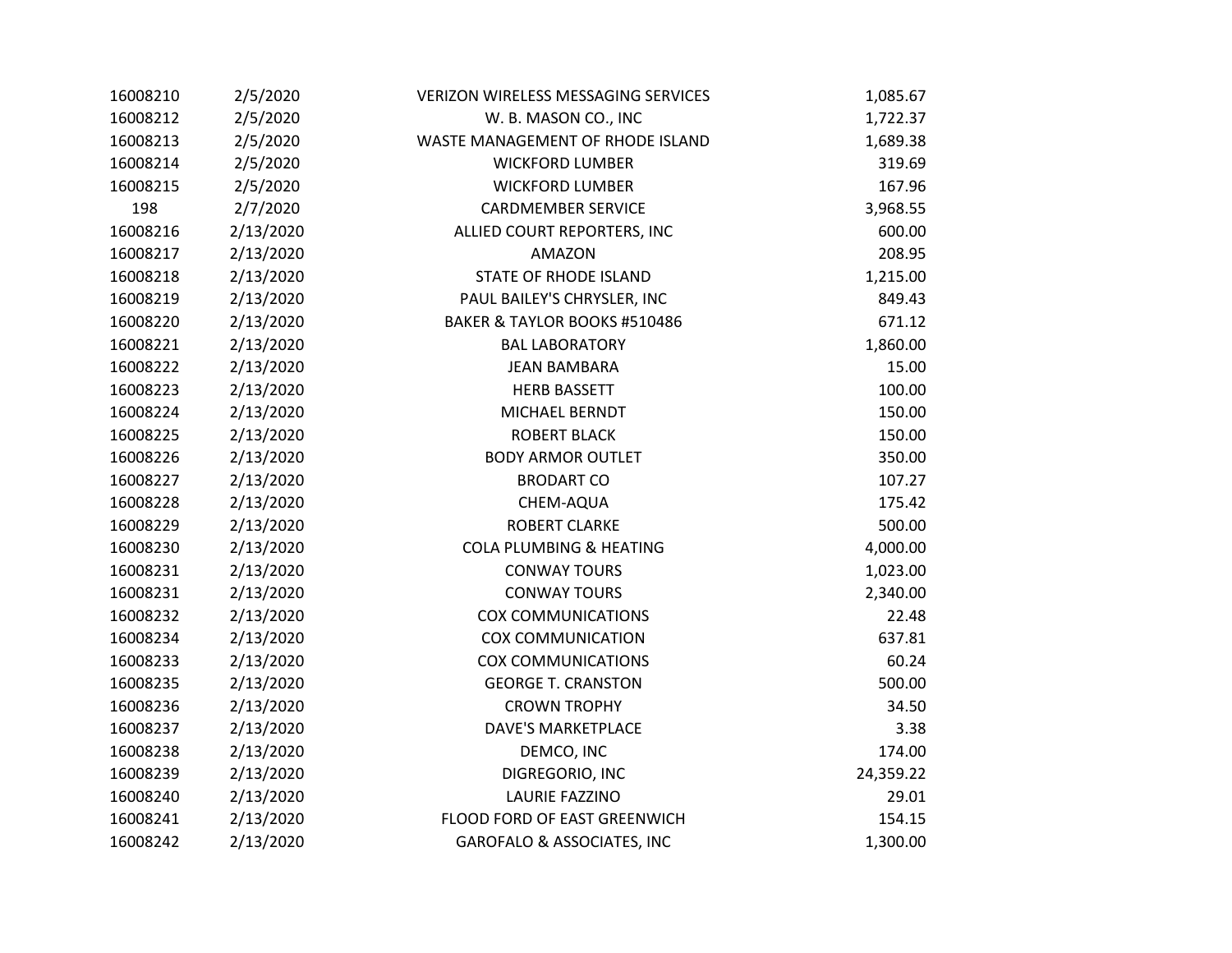| 16008243 | 2/13/2020 | <b>GENERAL TREASURER STATE RI</b>          | 33,168.05 |
|----------|-----------|--------------------------------------------|-----------|
| 16008244 | 2/13/2020 | <b>EMILY GOODMAN</b>                       | 627.28    |
| 16008245 | 2/13/2020 | <b>CHRISTINE GRIFFITH</b>                  | 36.10     |
| 16008246 | 2/13/2020 | <b>SALLY GRUBER</b>                        | 270.00    |
| 16008247 | 2/13/2020 | <b>GYM SOURCE - NEW ENGLAND OPERATIONS</b> | 60.50     |
| 16008248 | 2/13/2020 | HARBOR CONTROLS, INC                       | 526.23    |
| 16008248 | 2/13/2020 | HARBOR CONTROLS, INC                       | 473.77    |
| 16008249 | 2/13/2020 | RI DEPT OF HEALTH                          | 1,872.00  |
| 16008250 | 2/13/2020 | THE INDEPENDENT                            | 135.89    |
| 16008251 | 2/13/2020 | <b>INGRAM BOOK GROUP</b>                   | 450.32    |
| 16008252 | 2/13/2020 | INTERSTATE DIESEL EQUIP SERVICE, INC       | 150.34    |
| 16008253 | 2/13/2020 | LASER TECHNOLOGY, INC                      | 2,495.00  |
| 16008254 | 2/13/2020 | <b>GARY S. LESLIE</b>                      | 100.00    |
| 16008255 | 2/13/2020 | <b>LIBRARY OF AMERICA</b>                  | 30.90     |
| 16008256 | 2/13/2020 | LONDON HEALTH ADMINISTRATORS               | 446.25    |
| 16008257 | 2/13/2020 | <b>MARCUM LLP</b>                          | 24,600.00 |
| 16008258 | 2/13/2020 | MAY FOODSERVICE EQUIPMENT                  | 232.50    |
| 16008259 | 2/13/2020 | <b>ERIN MCANDREW</b>                       | 34.45     |
| 16008260 | 2/13/2020 | MCCAILIN, LLC                              | 4,020.00  |
| 16008261 | 2/13/2020 | DAN MCDERMOTT                              | 129.23    |
| 16008262 | 2/13/2020 | <b>MIDWEST TAPE</b>                        | 1,593.25  |
| 16008262 | 2/13/2020 | MIDWEST TAPE                               | 27.68     |
| 16008263 | 2/13/2020 | <b>NARROW RIVER LAND TRUST</b>             | 6,000.00  |
| 16008264 | 2/13/2020 | <b>NATIONAL GRID</b>                       | 2,365.71  |
| 16008265 | 2/13/2020 | <b>NATIONAL GRID</b>                       | 21.69     |
| 16008266 | 2/13/2020 | <b>NATIONAL GRID</b>                       | 21.69     |
| 16008267 | 2/13/2020 | <b>NATIONAL GRID</b>                       | 32.55     |
| 16008268 | 2/13/2020 | <b>NATIONAL GRID</b>                       | 2,007.98  |
| 16008269 | 2/13/2020 | <b>NATIONAL GRID</b>                       | 40,564.03 |
| 16008270 | 2/13/2020 | <b>NEWWA</b>                               | 140.00    |
| 16008271 | 2/13/2020 | NORTH KINGSTOWN LAUNDRY                    | 28.35     |
| 16008272 | 2/13/2020 | <b>OCEAN STATE LIBRARIES</b>               | 970.83    |
| 16008273 | 2/13/2020 | OCEAN STATE OIL, INC.                      | 93.10     |
| 16008274 | 2/13/2020 | PETERSON OIL SERVICE, INC                  | 11,993.86 |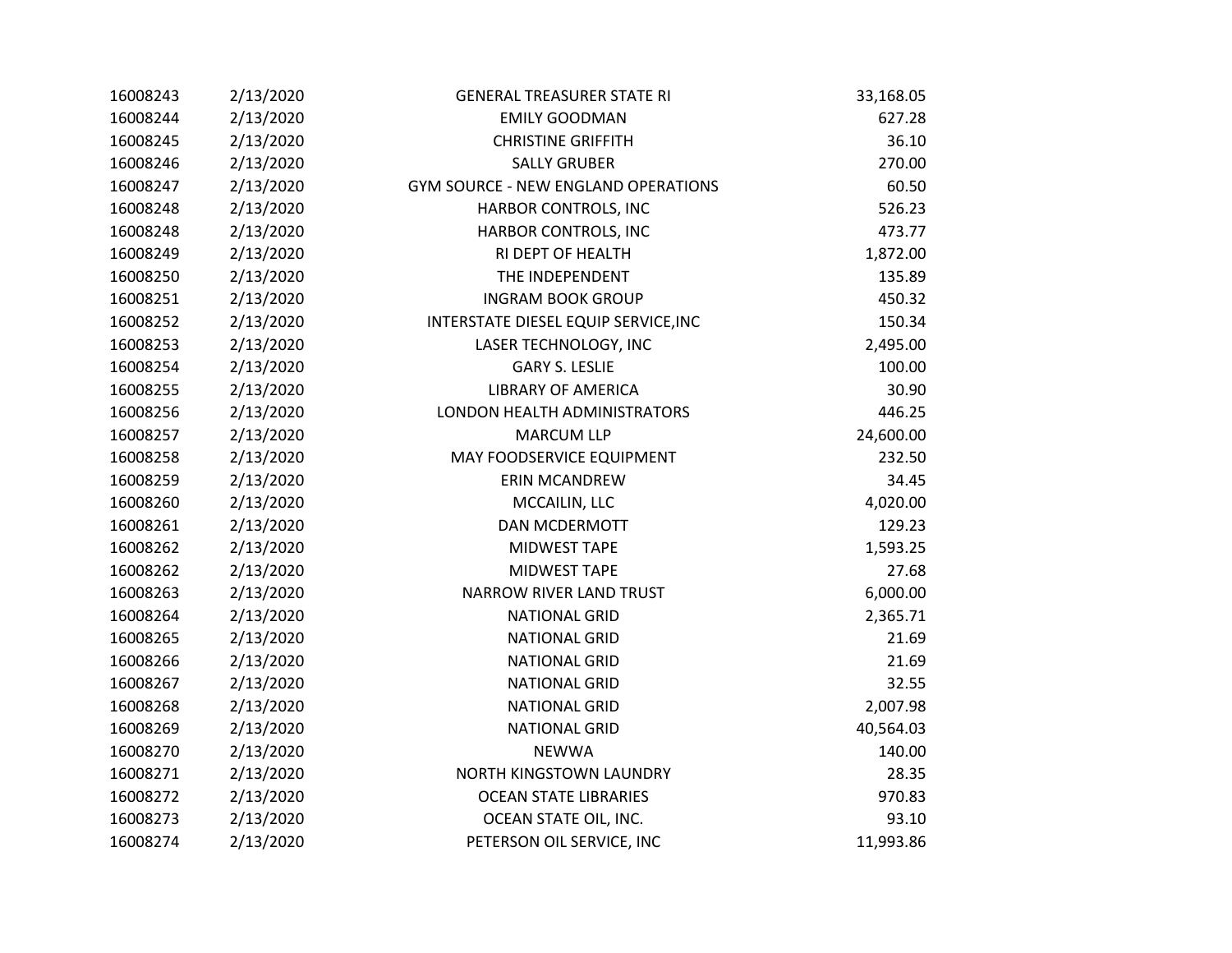| 16008275 | 2/13/2020 | <b>PITNEY BOWES</b>                | 84.82     |
|----------|-----------|------------------------------------|-----------|
| 16008276 | 2/13/2020 | PRIME SYSTEMS INC                  | 278.00    |
| 16008277 | 2/13/2020 | <b>QUONSET AUTO BODY INC</b>       | 3,924.00  |
| 16008278 | 2/13/2020 | RAPS AUTO PARTS SUPPLY, INC        | 32.14     |
| 16008279 | 2/13/2020 | R.I. RESOURCE RECOVERY CORP        | 26,797.41 |
| 16008280 | 2/13/2020 | RHODE ISLAND PUBLIC EMPLOYEES'     | 23,317.70 |
| 16008281 | 2/13/2020 | <b>STATE OF RHODE ISLAND</b>       | 300.00    |
| 16008282 | 2/13/2020 | RI DIVISION OF FISH & WILDLIFE     | 20.00     |
| 16008283 | 2/13/2020 | RI INFRASTRUCTURE BANK             | 21,004.04 |
| 16008284 | 2/13/2020 | <b>RJP PACKAGING</b>               | 326.39    |
| 16008285 | 2/13/2020 | ROGER WILLIAMS UNIVERSITY          | 350.00    |
| 16008286 | 2/13/2020 | EDWARD ROWSE, ARCHITECTS           | 57,246.36 |
| 16008287 | 2/13/2020 | SALK'S HARDWARE & MARINE INC       | 612.82    |
| 16008288 | 2/13/2020 | <b>SUBURBAN PROPANE</b>            | 1,182.64  |
| 16008289 | 2/13/2020 | MICHAEL L. TAYLOR                  | 102.35    |
| 16008290 | 2/13/2020 | THE INDEPENDENT                    | 40.00     |
| 16008291 | 2/13/2020 | <b>MATTHEW THOMAS</b>              | 75.00     |
| 16008292 | 2/13/2020 | TYLER TECHNOLOGIES, INC            | 912.33    |
| 16008292 | 2/13/2020 | TYLER TECHNOLOGIES, INC            | 5,775.00  |
| 16008293 | 2/13/2020 | <b>ULINE</b>                       | 37.61     |
| 16008294 | 2/13/2020 | <b>JUAN URENA</b>                  | 500.00    |
| 16008295 | 2/13/2020 | <b>VERIZON</b>                     | 5,392.25  |
| 16008296 | 2/13/2020 | W. B. MASON CO., INC               | 121.51    |
| 16008297 | 2/13/2020 | W. B. MASON CO., INC               | 808.52    |
| 16008298 | 2/13/2020 | W. B. MASON CO., INC               | 3,626.12  |
| 16008299 | 2/14/2020 | ALEXANDER'S CONTRACT SERVICES, INC | 494.00    |
| 16008300 | 2/14/2020 | <b>AMAZON</b>                      | 39.95     |
| 16008301 | 2/14/2020 | ATG GROUP, INC                     | 2,118.50  |
| 16008302 | 2/14/2020 | ATLANTIC ELEVATOR SOUTH CO., INC   | 284.00    |
| 16008303 | 2/14/2020 | ATS EQUIPMENT OF RI                | 559.95    |
| 16008304 | 2/14/2020 | <b>BOBCAT OF RI</b>                | 17.23     |
| 16008305 | 2/14/2020 | <b>NATHANIEL BONTEMP</b>           | 15.00     |
| 16008306 | 2/14/2020 | BOSTON NATIONAL TITLE AGENCY, LLC  | 25.00     |
| 16008307 | 2/14/2020 | <b>BOUND TREE MEDICAL, LLC</b>     | 392.00    |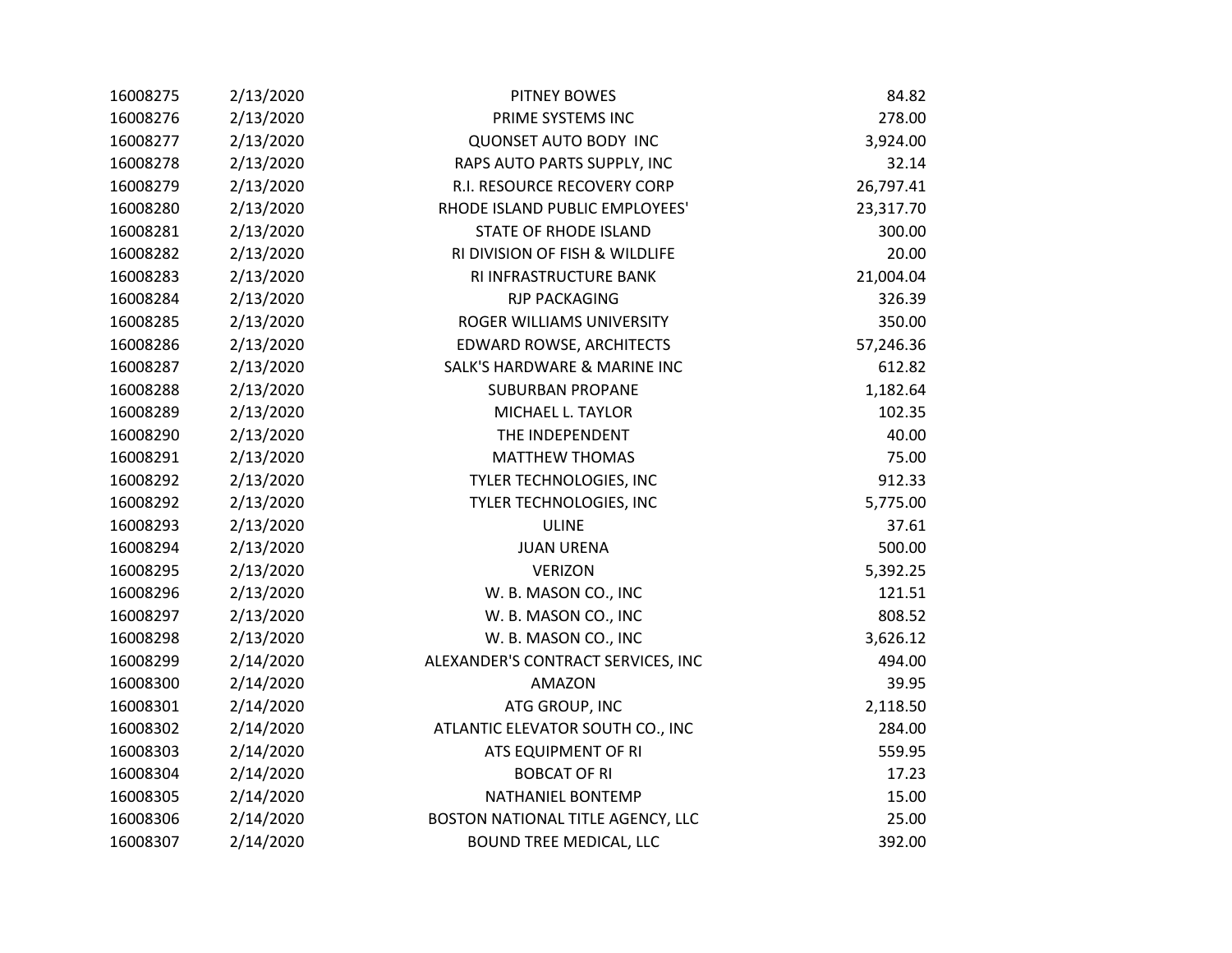| 16008308 | 2/14/2020 | <b>BROOKLINE MACHINE CO. INC</b>             | 501.28   |
|----------|-----------|----------------------------------------------|----------|
| 16008309 | 2/14/2020 | <b>CDW GOVERNMENT INC</b>                    | 7,297.95 |
| 16008310 | 2/14/2020 | <b>CINTAS</b>                                | 25.01    |
| 16008311 | 2/14/2020 | <b>COLA PLUMBING &amp; HEATING</b>           | 2,546.27 |
| 16008312 | 2/14/2020 | <b>TRUDY COLEMAN</b>                         | 149.79   |
| 16008313 | 2/14/2020 | <b>COMMUNICATIONS PLUS LLC</b>               | 450.00   |
| 16008314 | 2/14/2020 | <b>CRANSTON WELDING SUPPLY CO</b>            | 487.02   |
| 16008314 | 2/14/2020 | <b>CRANSTON WELDING SUPPLY CO</b>            | 9.92     |
| 16008315 | 2/14/2020 | CROWLEY& CUMMINGS, LLC                       | 21.99    |
| 16008316 | 2/14/2020 | MICHAEL A. DAVID                             | 246.40   |
| 16008317 | 2/14/2020 | THE DAWSON GROUP                             | 5,017.85 |
| 16008318 | 2/14/2020 | <b>DBVW ARCHITECTS</b>                       | 190.00   |
| 16008319 | 2/14/2020 | DIVERSIFIED MOBILE SERVICES                  | 166.99   |
| 16008320 | 2/14/2020 | EH TURF SUPPLY, INC                          | 204.80   |
| 16008321 | 2/14/2020 | ENVIROPRO REFRIGERANT RECYCLING              | 618.00   |
| 16008322 | 2/14/2020 | FLOOD FORD OF EAST GREENWICH                 | 212.68   |
| 16008323 | 2/14/2020 | <b>GATEWAY HEALTHCARE INC</b>                | 1,500.00 |
| 16008324 | 2/14/2020 | <b>GUARANTEED ROOTER SERVICE</b>             | 800.00   |
| 16008325 | 2/14/2020 | <b>KATHLEEN HAGUE</b>                        | 116.38   |
| 16008326 | 2/14/2020 | PHILIP J. HAYES                              | 97.48    |
| 16008327 | 2/14/2020 | HD SUPPLY CONSTRUCTION& INDUSTRIAL WHITE CAP | 100.09   |
| 16008328 | 2/14/2020 | <b>INGRAM BOOK GROUP</b>                     | 12.42    |
| 16008329 | 2/14/2020 | JACK OF ALL BLADES, LLC                      | 350.00   |
| 16008329 | 2/14/2020 | JACK OF ALL BLADES, LLC                      | 850.00   |
| 16008330 | 2/14/2020 | PAUL E. KNAG                                 | 24.00    |
| 16008331 | 2/14/2020 | KRYSTAL KLEER, LLC                           | 42.19    |
| 16008332 | 2/14/2020 | LAWSON PRODUCTS, INC                         | 1,592.29 |
| 16008333 | 2/14/2020 | <b>LERETA CORP</b>                           | 1,437.99 |
| 16008334 | 2/14/2020 | MAGUIRE PROTECTIVE SERVICES, INC             | 8.21     |
| 16008335 | 2/14/2020 | <b>JULIA E. MANNING</b>                      | 170.49   |
| 16008336 | 2/14/2020 | LOIUS E. MATTHEWS                            | 35.25    |
| 16008337 | 2/14/2020 | <b>MIDWEST TAPE</b>                          | 131.49   |
| 16008338 | 2/14/2020 | MTE TURF EQUIPMENT SOULTIONS                 | 881.70   |
| 16008339 | 2/14/2020 | CHRISTOPHER M. MULHEARN, INC                 | 2,738.01 |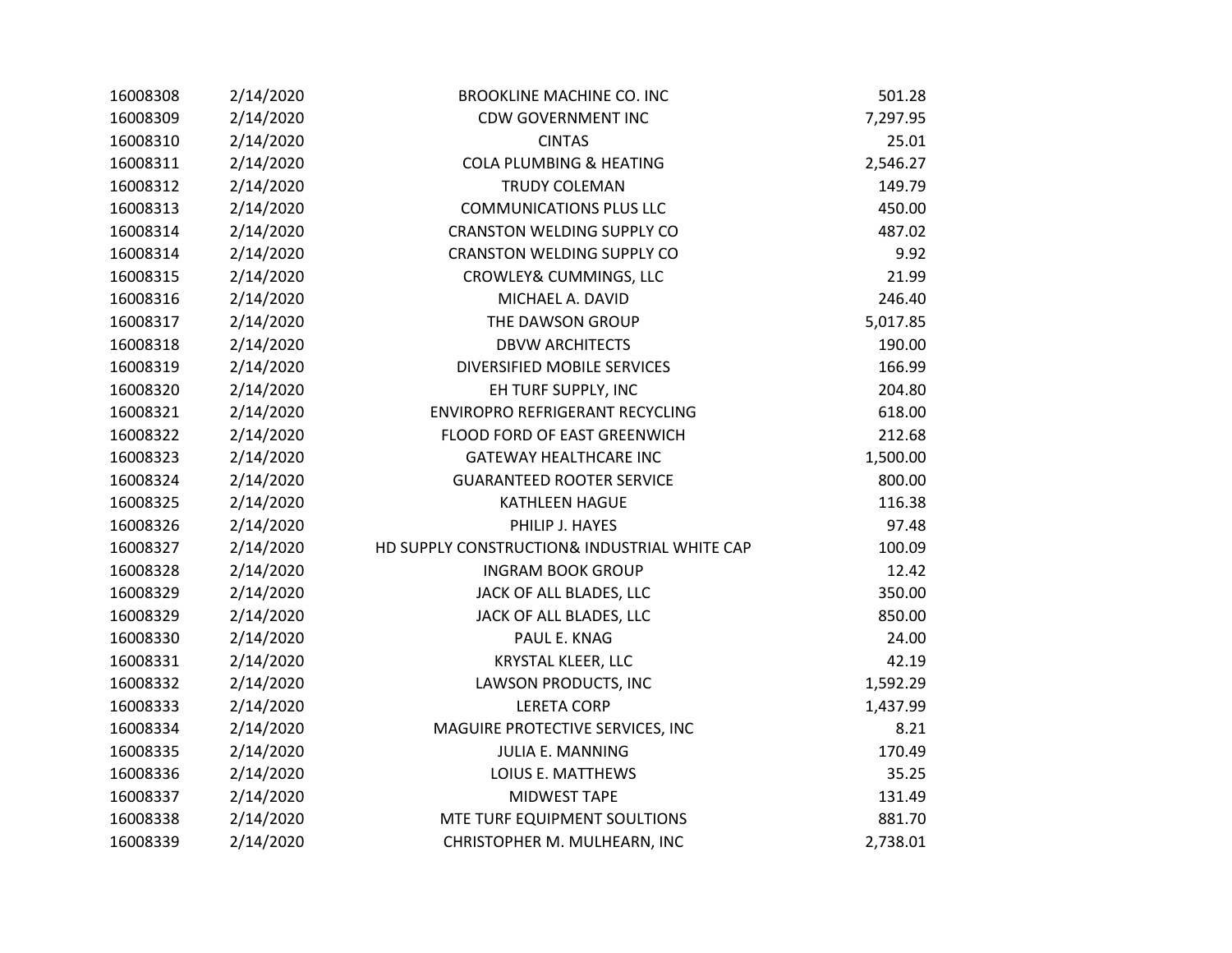| 16008340 | 2/14/2020 | <b>NATIONAL GRID</b>                | 1,302.76   |
|----------|-----------|-------------------------------------|------------|
| 16008341 | 2/14/2020 | <b>KEARY NAUGHTON</b>               | 250.00     |
| 16008342 | 2/14/2020 | NEIGHBORS HELPING NEIGHBORS         | 500.00     |
| 16008343 | 2/14/2020 | JAMES N. NESTO                      | 6.07       |
| 16008345 | 2/14/2020 | JOHN D. NISBET                      | 271.27     |
| 16008346 | 2/14/2020 | <b>NITCO LLC</b>                    | 189,000.00 |
| 16008347 | 2/14/2020 | <b>NOLIN ELECTRIC INC</b>           | 3,798.00   |
| 16008348 | 2/14/2020 | O'REILLY/FIRST CALL                 | 82.96      |
| 16008349 | 2/14/2020 | ROBERT & JANICE OLDMEADOW           | 42.46      |
| 16008350 | 2/14/2020 | PAT'S POWER EQUIPMENT               | 88.80      |
| 16008351 | 2/14/2020 | PETERSON OIL SERVICE, INC           | 3,874.74   |
| 16008352 | 2/14/2020 | PLUM POINT, INC                     | 883.63     |
| 16008353 | 2/14/2020 | RAPS AUTO PARTS SUPPLY, INC         | 400.84     |
| 16008354 | 2/14/2020 | REYNOLDS FARM APARTMENTS, LLC.      | 6,112.99   |
| 16008355 | 2/14/2020 | RIDGE HILL REALTY, LLC              | 138.36     |
| 16008356 | 2/14/2020 | RK BAKER & ASSOCIATES               | 4,800.00   |
| 16008357 | 2/14/2020 | <b>CHARLES A. ROSCOE</b>            | 52.55      |
| 16008358 | 2/14/2020 | SALK'S HARDWARE & MARINE INC        | 94.28      |
| 16008359 | 2/14/2020 | <b>ERICA T. SILVIA</b>              | 976.69     |
| 16008360 | 2/14/2020 | <b>CHRISTINA C. SOARES</b>          | 17.22      |
| 16008361 | 2/14/2020 | SOUTHERN RI VOLUNTEERS              | 1,305.50   |
| 16008362 | 2/14/2020 | IDA M. SWEET                        | 150.00     |
| 16008363 | 2/14/2020 | TRAFFIC SIGNS & SAFETY, INC         | 152.15     |
| 16008364 | 2/14/2020 | TRANSUNION RISK AND ALTERNATIVE     | 75.00      |
| 16008365 | 2/14/2020 | TRI-POWER SALES & SERVICE, INC      | 350.88     |
| 16008366 | 2/14/2020 | <b>TURF PRODUCTS CORP</b>           | 44.01      |
| 16008367 | 2/14/2020 | VNS HOMECARE, INC                   | 8,750.00   |
| 16008368 | 2/14/2020 | W. B. MASON CO., INC                | 987.01     |
| 16008369 | 2/14/2020 | WARWICK WINWATER WORKS CO. INC      | 603.12     |
| 16008370 | 2/14/2020 | <b>WICKFORD LUMBER</b>              | 569.91     |
| 199      | 2/18/2020 | RI INTERLOCAL RISK MANAGEMENT TRUST | 15,839.80  |
| 16008371 | 2/19/2020 | <b>STATE OF RHODE ISLAND</b>        | 1,589.00   |
| 16008372 | 2/19/2020 | <b>AIRGAS USA</b>                   | 178.70     |
| 16008373 | 2/19/2020 | AMERICANFIREGEAR                    | 166.00     |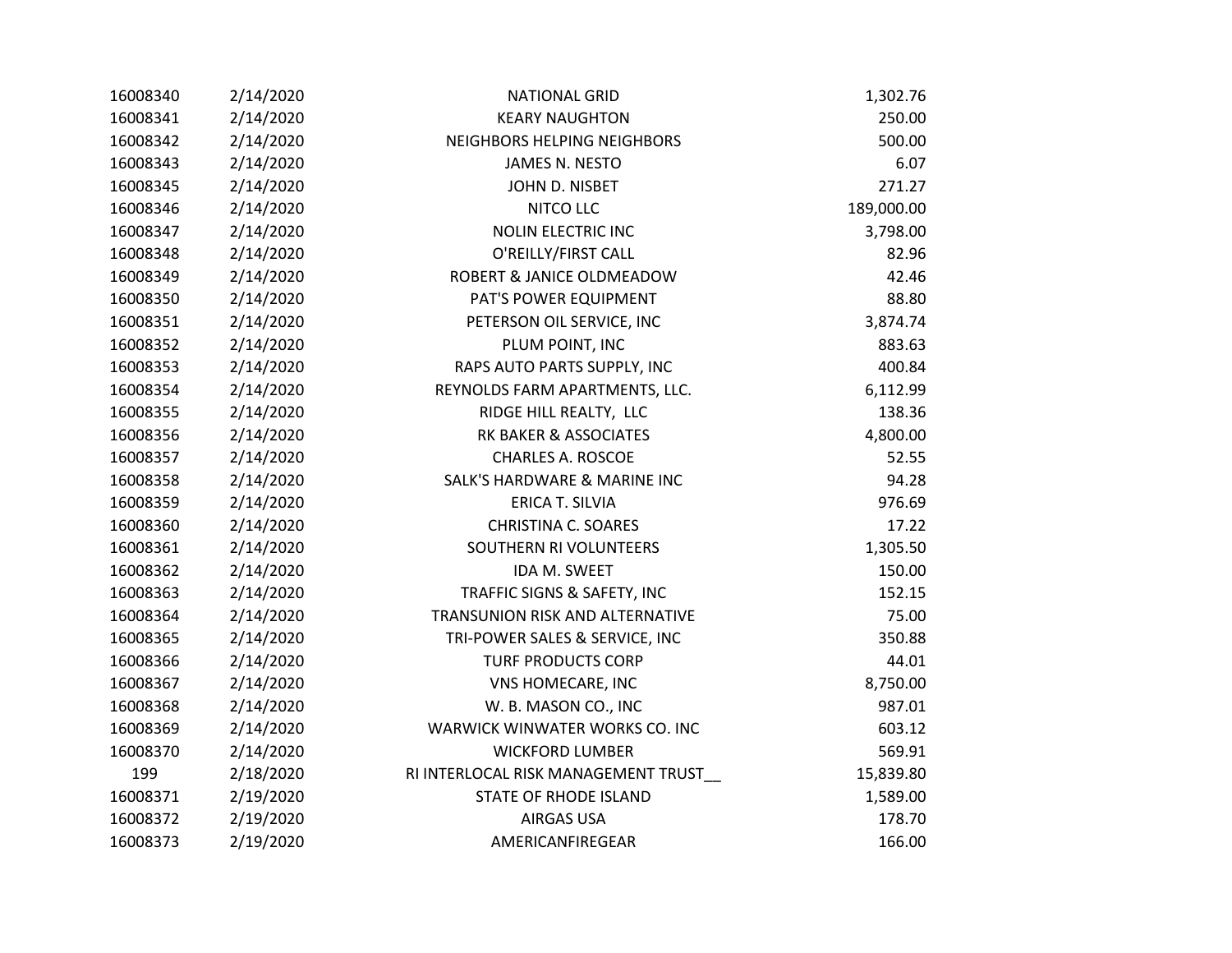| 16008374 | 2/19/2020 | ATS EQUIPMENT OF RI                  | 75.80     |
|----------|-----------|--------------------------------------|-----------|
| 16008375 | 2/19/2020 | <b>CRYSTAL SPRINGS</b>               | 50.52     |
| 16008376 | 2/19/2020 | BLUE360 MEDIA, INC                   | 228.74    |
| 16008377 | 2/19/2020 | <b>C&amp;S SPECIALTY, INC</b>        | 1,495.00  |
| 16008378 | 2/19/2020 | <b>CDW GOVERNMENT INC</b>            | 448.56    |
| 16008379 | 2/19/2020 | CHEMSEARCH                           | 197.39    |
| 16008380 | 2/19/2020 | <b>MELISSA CROTEAU</b>               | 22.94     |
| 16008381 | 2/19/2020 | <b>CYN ENVIRONMENTAL</b>             | 60.00     |
| 16008382 | 2/19/2020 | <b>D&amp;L SHOOTING SUPPLIES</b>     | 614.00    |
| 16008383 | 2/19/2020 | <b>DELTA ELECTRO POWER</b>           | 626.00    |
| 16008384 | 2/19/2020 | DIVERSIFIED MOBILE SERVICES          | 1,505.51  |
| 16008385 | 2/19/2020 | <b>DIVISION OF TAXATION</b>          | 2,559.00  |
| 16008386 | 2/19/2020 | STATE OF RHODE ISLAND - DMV          | 160.00    |
| 16008387 | 2/19/2020 | <b>NANCY DRURY</b>                   | 90.00     |
| 16008388 | 2/19/2020 | EH TURF SUPPLY, INC                  | 160.00    |
| 16008389 | 2/19/2020 | EVERDIXIE USA EMS SUPPLY CO          | 84.83     |
| 16008390 | 2/19/2020 | <b>FEDEX</b>                         | 32.24     |
| 16008391 | 2/19/2020 | FIRST LINE TECHNOLOGY                | 1,224.20  |
| 16008392 | 2/19/2020 | FLOOD FORD OF EAST GREENWICH         | 270.52    |
| 16008393 | 2/19/2020 | FLOWRITE VALVE SERVICE & REPAIR CORP | 1,864.00  |
| 16008394 | 2/19/2020 | <b>GRAINGER</b>                      | 158.40    |
| 16008395 | 2/19/2020 | <b>GRAINGER</b>                      | 303.89    |
| 16008396 | 2/19/2020 | <b>GRANICUS, INC</b>                 | 17,244.51 |
| 16008397 | 2/19/2020 | <b>HOME DEPOT</b>                    | 50.94     |
| 16008398 | 2/19/2020 | <b>HOME DEPOT</b>                    | 299.78    |
| 16008399 | 2/19/2020 | THE INDEPENDENT                      | 5.63      |
| 16008400 | 2/19/2020 | JAY BRUNELLE MUSIC & VARIETY         | 385.00    |
| 16008401 | 2/19/2020 | JO-ANN STORES, LLC                   | 1,000.00  |
| 16008402 | 2/19/2020 | <b>JWC ENVIRONMENTAL</b>             | 514.55    |
| 16008403 | 2/19/2020 | KENT COUNTY WATER AUTHORITY          | 971.94    |
| 16008404 | 2/19/2020 | <b>MAD SCIENCE</b>                   | 300.00    |
| 16008405 | 2/19/2020 | MIDWEST TAPE                         | 210.40    |
| 16008406 | 2/19/2020 | MOBILE STORAGE, INC                  | 700.00    |
| 16008407 | 2/19/2020 | <b>NATIONAL GRID</b>                 | 3,586.77  |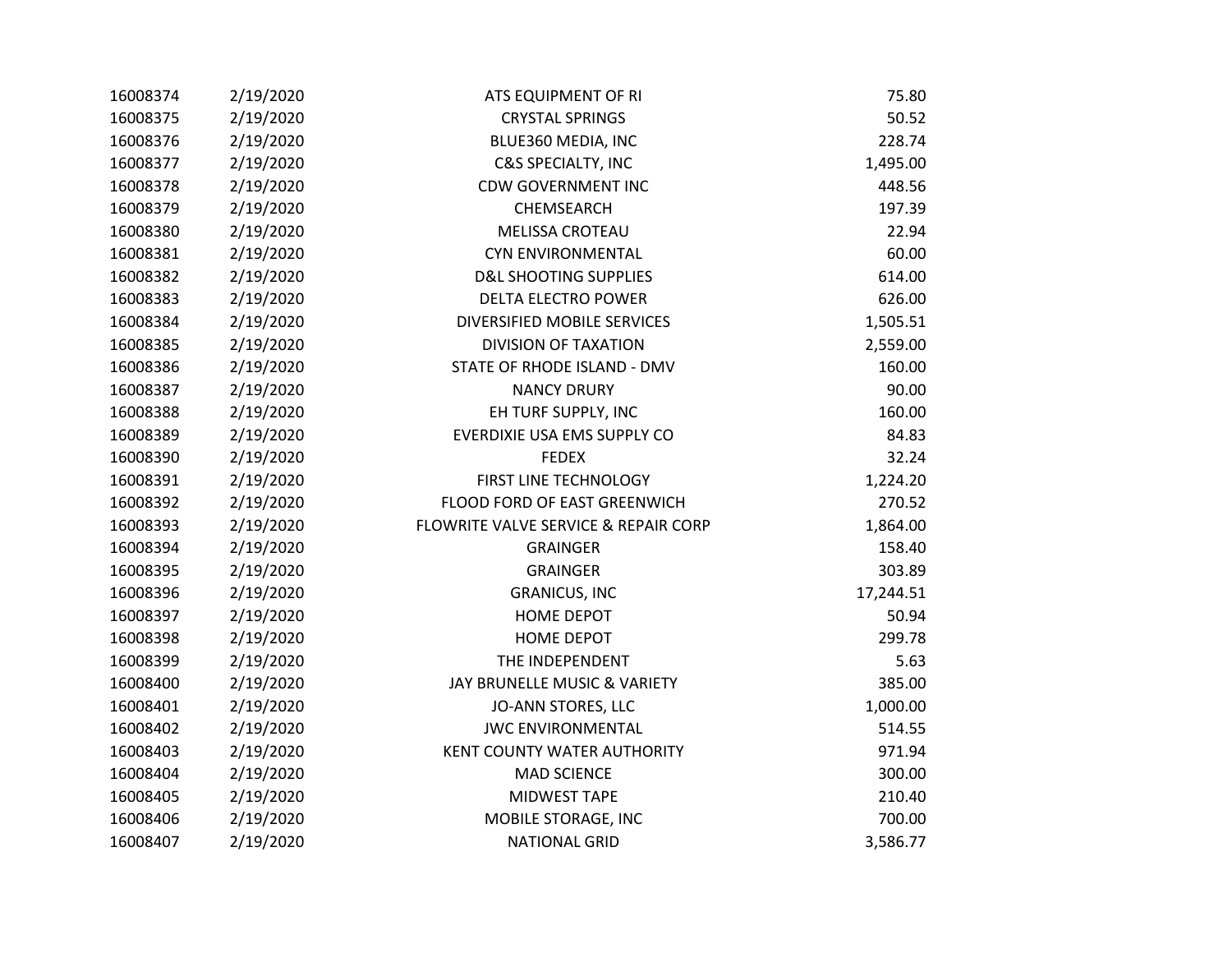| 16008408 | 2/19/2020 | NATIONAL SECURITY & FIRE ALARM SYSTEMS     | 367.36    |
|----------|-----------|--------------------------------------------|-----------|
| 16008409 | 2/19/2020 | NEWPORT APPRAISAL GROUP, LLC               | 900.00    |
| 16008410 | 2/19/2020 | <b>NOLIN ELECTRIC INC</b>                  | 2,148.00  |
| 16008411 | 2/19/2020 | O'REILLY/FIRST CALL                        | 58.94     |
| 16008412 | 2/19/2020 | OCEAN STATE SIGNAL CO                      | 17,300.00 |
| 16008413 | 2/19/2020 | OVERHEAD DOOR CO. OF PROVIDENCE INC        | 22,440.00 |
| 16008414 | 2/19/2020 | PASCALE SERVICE CORP                       | 46.34     |
| 16008415 | 2/19/2020 | PAT'S POWER EQUIPMENT                      | 93.74     |
| 16008416 | 2/19/2020 | PETERSON OIL SERVICE, INC                  | 557.94    |
| 16008417 | 2/19/2020 | <b>QUONSET AUTO BODY INC</b>               | 895.16    |
| 16008418 | 2/19/2020 | <b>QUONSET DEVELOPMENT CORP</b>            | 15,755.23 |
| 16008419 | 2/19/2020 | RHODE ISLAND PUBLIC EMPLOYEES'             | 23,061.00 |
| 16008420 | 2/19/2020 | RI INTERLOCAL RISK MANAGEMENT TRUST        | 12,821.81 |
| 16008421 | 2/19/2020 | SALK'S HARDWARE & MARINE INC.              | 36.96     |
| 16008422 | 2/19/2020 | <b>HENRY SCHEIN</b>                        | 105.10    |
| 16008423 | 2/19/2020 | SHIPMAN'S FIRE EQUIPMENT CO INC            | 3,769.15  |
| 16008424 | 2/19/2020 | SIGNARAMA                                  | 550.00    |
| 16008425 | 2/19/2020 | MELISSA A. SMITH                           | 52.50     |
| 16008426 | 2/19/2020 | STILES CO., INC                            | 16,180.00 |
| 16008427 | 2/19/2020 | <b>SUPPLY NEW ENGLAND</b>                  | 188.96    |
| 16008428 | 2/19/2020 | TRACTOR SUPPLY CREDIT PLAN                 | 46.30     |
| 16008429 | 2/19/2020 | <b>USA BLUE BOOK</b>                       | 909.95    |
| 16008430 | 2/19/2020 | UTILITY SERVICE CO                         | 16,700.00 |
| 16008431 | 2/19/2020 | <b>VERIZON</b>                             | 50.58     |
| 16008432 | 2/19/2020 | <b>VERIZON</b>                             | 50.75     |
| 16008433 | 2/19/2020 | <b>VERIZON</b>                             | 58.19     |
| 16008434 | 2/19/2020 | <b>VERIZON</b>                             | 58.19     |
| 16008435 | 2/19/2020 | <b>VERIZON WIRELESS MESSAGING SERVICES</b> | 605.71    |
| 16008436 | 2/19/2020 | W. B. MASON CO., INC                       | 217.81    |
| 16008437 | 2/19/2020 | WASTE MANAGEMENT OF RHODE ISLAND           | 6,437.82  |
| 16008438 | 2/19/2020 | WASTE MANAGEMENT OF RHODE ISLAND           | 37,083.33 |
| 16008439 | 2/19/2020 | WELLONE PRIMARY MEDICAL AND DENTAL CARE    | 5,000.00  |
| 16008440 | 2/21/2020 | ALLIED COURT REPORTERS, INC                | 300.00    |
| 16008441 | 2/21/2020 | <b>AMERIGAS - PEACE DALE</b>               | 240.40    |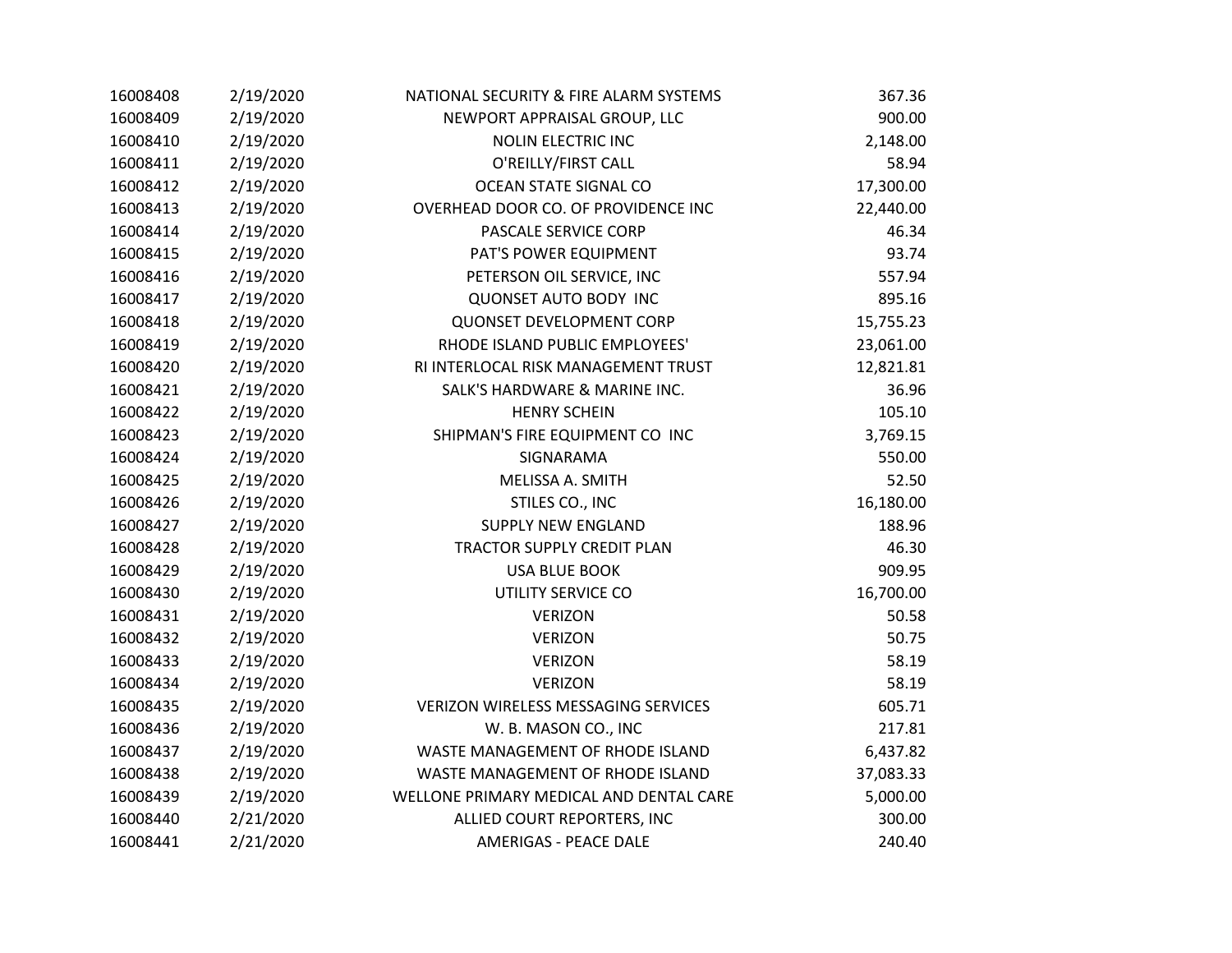| 16008442 | 2/21/2020 | <b>CALLAGHAN &amp; CALLAGHAN</b>          | 11,800.00 |
|----------|-----------|-------------------------------------------|-----------|
| 16008443 | 2/21/2020 | <b>CDW GOVERNMENT INC</b>                 | 1,931.60  |
| 16008444 | 2/21/2020 | FLOOD FORD OF EAST GREENWICH              | 2,452.83  |
| 16008445 | 2/21/2020 | <b>PAUL FORSELL</b>                       | 697.38    |
| 16008446 | 2/21/2020 | <b>GOODYEAR</b>                           | 96.00     |
| 16008447 | 2/21/2020 | <b>INNOVEX</b>                            | 461.76    |
| 16008448 | 2/21/2020 | <b>JIM LATHROP</b>                        | 248.64    |
| 16008449 | 2/21/2020 | <b>MARCUM LLP</b>                         | 22,000.00 |
| 16008450 | 2/21/2020 | <b>NATIONAL GRID</b>                      | 896.06    |
| 16008451 | 2/21/2020 | <b>NATIONAL GRID</b>                      | 1,716.48  |
| 16008452 | 2/21/2020 | NORTHERN SAFETY CO., INC                  | 70.42     |
| 16008453 | 2/21/2020 | PETERSON OIL SERVICE, INC                 | 389.67    |
| 16008454 | 2/21/2020 | RHODE ISLAND CITY & TOWN MNGMT ASSOC      | 100.00    |
| 16008455 | 2/21/2020 | RI INTERLOCAL RISK MANAGEMENT TRUST       | 2,533.86  |
| 16008456 | 2/21/2020 | <b>SAFETY NATION</b>                      | 194.08    |
| 16008457 | 2/21/2020 | <b>SUBURBAN PROPANE</b>                   | 3,327.51  |
| 16008458 | 2/21/2020 | TIRE PROS, INC                            | 89.95     |
| 16008459 | 2/21/2020 | UNIVAR USA INC                            | 2,413.70  |
| 16008460 | 2/21/2020 | W. B. MASON CO., INC                      | 553.82    |
| 16008461 | 2/21/2020 | WARWICK WINWATER WORKS CO INC             | 653.05    |
| 16008462 | 2/21/2020 | <b>WRIGHT-PIERCE</b>                      | 17,156.59 |
| 1558     | 2/25/2020 | <b>BJ'S WHOLESALE CLUB</b>                | 1,091.01  |
| 16008463 | 2/26/2020 | <b>AIRGAS USA</b>                         | 61.10     |
| 16008463 | 2/26/2020 | <b>AIRGAS USA</b>                         | 201.48    |
| 16008464 | 2/26/2020 | <b>ALLIE'S TACK SHOP</b>                  | 325.00    |
| 16008465 | 2/26/2020 | BAKER & TAYLOR BOOKS #510486              | 1,763.69  |
| 16008466 | 2/26/2020 | MICHAEL BERNDT                            | 235.00    |
| 16008467 | 2/26/2020 | BRIMAR IDENTIFICATION AND SAFETY PRODUCTS | 689.82    |
| 16008468 | 2/26/2020 | <b>DONNA CARTER</b>                       | 210.00    |
| 16008469 | 2/26/2020 | <b>CDW GOVERNMENT INC</b>                 | 2,703.71  |
| 16008470 | 2/26/2020 | THE COLOR HOUSE, INC                      | 22.02     |
| 16008471 | 2/26/2020 | <b>COX COMMUNICATIONS</b>                 | 80.82     |
| 16008472 | 2/26/2020 | <b>COX COMMUNICATIONS</b>                 | 2,947.51  |
| 16008473 | 2/26/2020 | DEJANA TRUCK & UTILITY EQUIP CO INC       | 227.43    |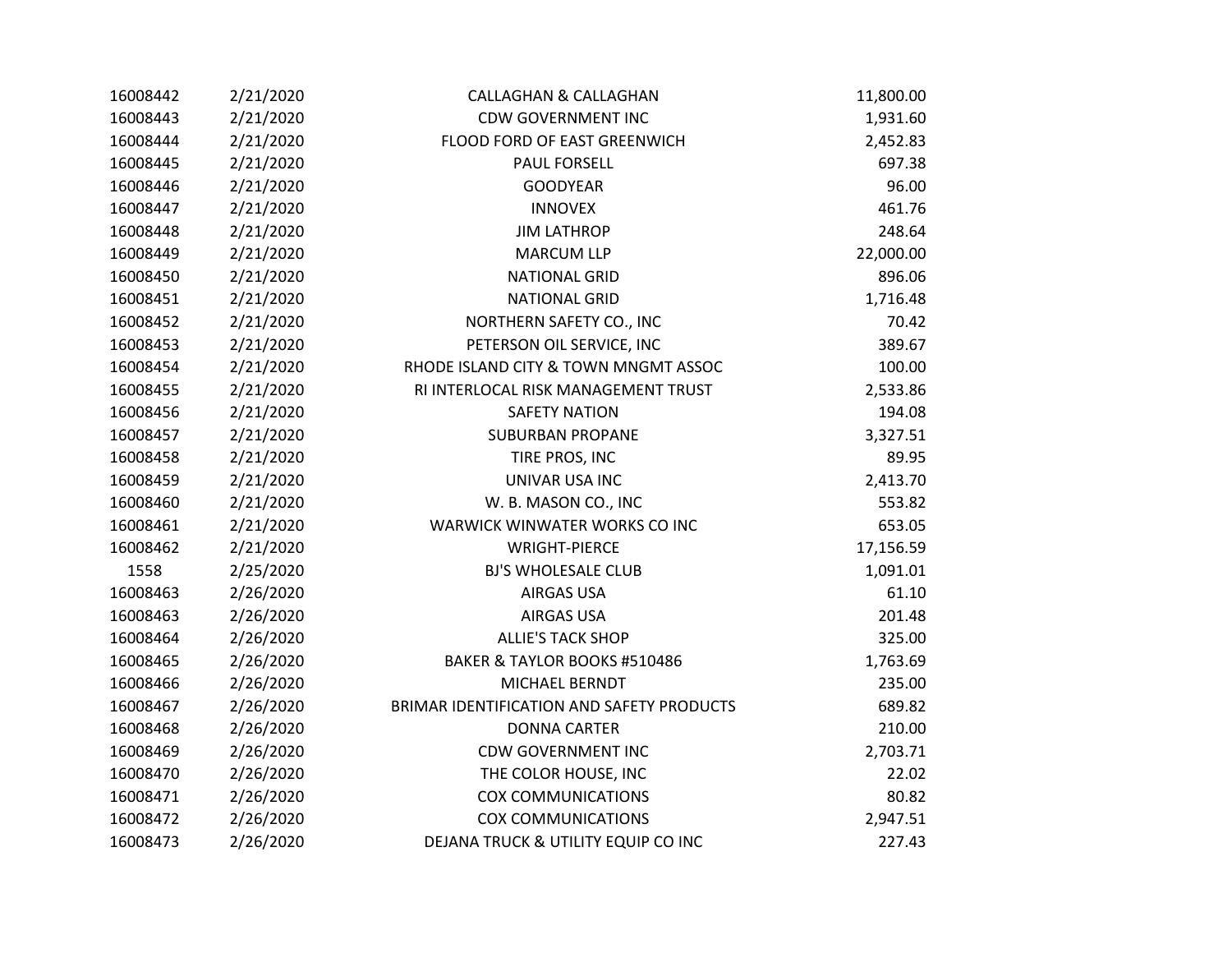| 16008474 | 2/26/2020 | DEMCO, INC.                                  | 104.62    |
|----------|-----------|----------------------------------------------|-----------|
| 16008475 | 2/26/2020 | <b>DENNISON LUBRICANTS</b>                   | 1,350.25  |
| 16008476 | 2/26/2020 | DIRECT ENERGY SERVICES, LLC                  | 6,310.20  |
| 16008477 | 2/26/2020 | <b>ENCON LLC</b>                             | 110.00    |
| 16008478 | 2/26/2020 | JOHN R. FELICE                               | 270.00    |
| 16008479 | 2/26/2020 | FIRST LINE TECHNOLOGY                        | 188.00    |
| 16008480 | 2/26/2020 | FIXITINPOST, LLC.                            | 100.00    |
| 16008481 | 2/26/2020 | FLOOD FORD OF EAST GREENWICH                 | 420.44    |
| 16008482 | 2/26/2020 | <b>BRUCE FORESMAN</b>                        | 80.00     |
| 16008483 | 2/26/2020 | <b>JANE GEMMA</b>                            | 120.00    |
| 16008484 | 2/26/2020 | <b>KEVIN GLEASON</b>                         | 70.97     |
| 16008485 | 2/26/2020 | <b>GLOBAL PUBLIC SAFETY, LLC</b>             | 95.00     |
| 16008486 | 2/26/2020 | <b>GUARANTEED ROOTER SERVICE</b>             | 600.00    |
| 16008487 | 2/26/2020 | AMANDA HALLAM                                | 105.00    |
| 16008488 | 2/26/2020 | HD SUPPLY CONSTRUCTION& INDUSTRIAL WHITE CAP | 48.57     |
| 16008489 | 2/26/2020 | HOME DEPOT                                   | 48.36     |
| 16008490 | 2/26/2020 | HOWARD JOHNSON, INC                          | 192.00    |
| 16008491 | 2/26/2020 | <b>IACP</b>                                  | 190.00    |
| 16008492 | 2/26/2020 | <b>INGRAM BOOK GROUP</b>                     | 853.45    |
| 16008493 | 2/26/2020 | INTERSTATE DIESEL EQUIP SERVICE, INC         | 162.67    |
| 16008494 | 2/26/2020 | <b>LORETTA JACOB</b>                         | 175.00    |
| 16008495 | 2/26/2020 | <b>SABRINA JENKINS</b>                       | 20.00     |
| 16008496 | 2/26/2020 | JOHNSTON ASPHALT LLC                         | 889.72    |
| 16008497 | 2/26/2020 | KAISER TREE PRESERVATION CO                  | 1,840.00  |
| 16008498 | 2/26/2020 | THE LOCK SHOP, INC                           | 25.00     |
| 16008499 | 2/26/2020 | <b>MARTINS MAINTENANCE INC</b>               | 2,727.40  |
| 16008500 | 2/26/2020 | MCKESSON MEDICAL-SURGICAL                    | 647.56    |
| 16008501 | 2/26/2020 | MIDWEST TAPE                                 | 1,516.34  |
| 16008502 | 2/26/2020 | MIDWEST TAPE                                 | 659.04    |
| 16008503 | 2/26/2020 | <b>MORTON SALT</b>                           | 17,501.30 |
| 16008504 | 2/26/2020 | PAUL R. MUMFORD & SON, INC                   | 220.00    |
| 16008505 | 2/26/2020 | <b>NATIONAL GRID</b>                         | 1,440.28  |
| 16008506 | 2/26/2020 | <b>NATIONAL GRID</b>                         | 3,867.82  |
| 16008507 | 2/26/2020 | <b>NATIONAL GRID</b>                         | 7,473.84  |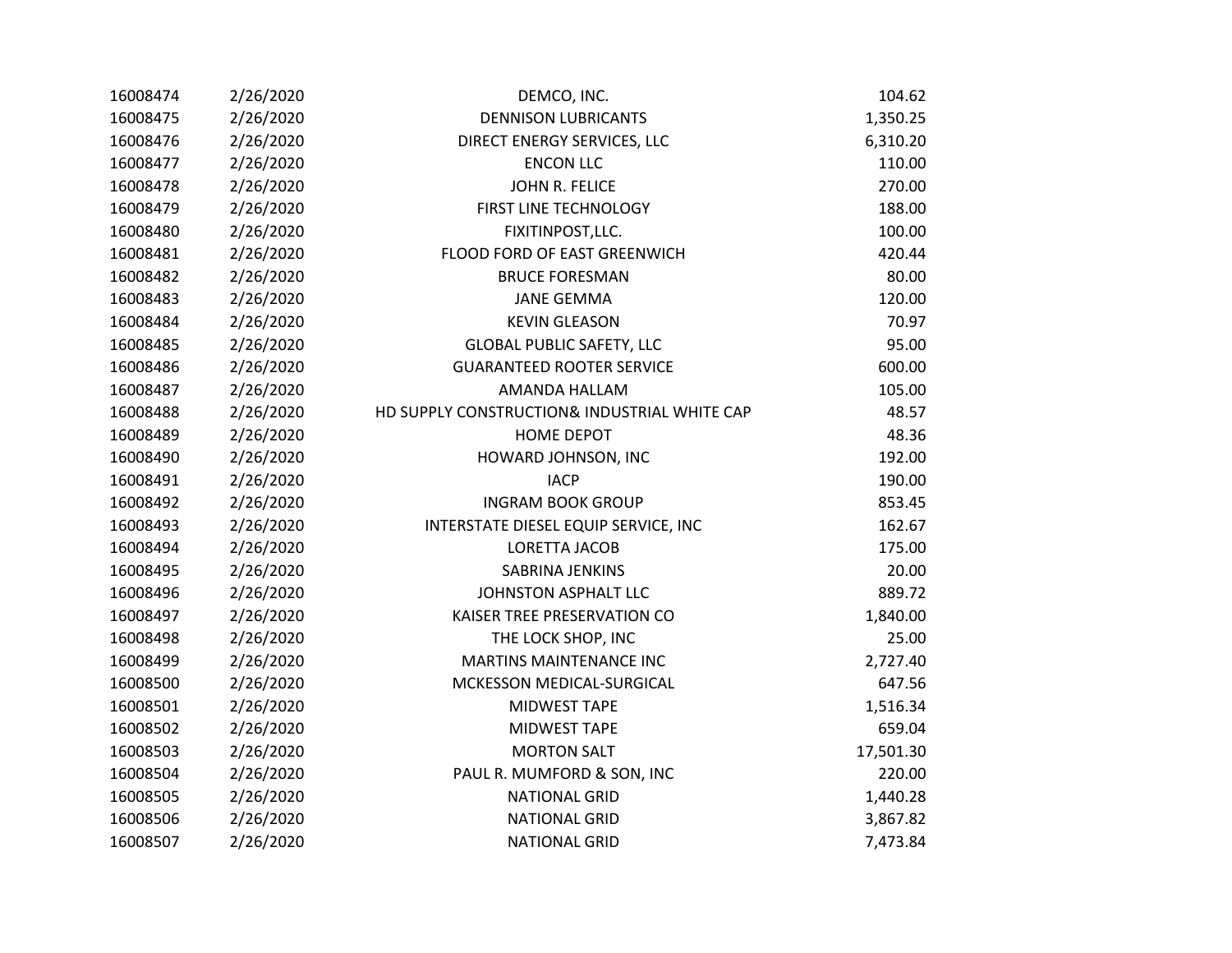| 16008508 | 2/26/2020 | <b>NATIONAL GRID</b> | 14.32    |
|----------|-----------|----------------------|----------|
| 16008509 | 2/26/2020 | <b>NATIONAL GRID</b> | 32.13    |
| 16008510 | 2/26/2020 | <b>NATIONAL GRID</b> | 38.17    |
| 16008511 | 2/26/2020 | <b>NATIONAL GRID</b> | 38.35    |
| 16008512 | 2/26/2020 | <b>NATIONAL GRID</b> | 41.81    |
| 16008513 | 2/26/2020 | <b>NATIONAL GRID</b> | 42.53    |
| 16008514 | 2/26/2020 | <b>NATIONAL GRID</b> | 49.50    |
| 16008515 | 2/26/2020 | <b>NATIONAL GRID</b> | 59.30    |
| 16008516 | 2/26/2020 | <b>NATIONAL GRID</b> | 71.01    |
| 16008517 | 2/26/2020 | <b>NATIONAL GRID</b> | 153.50   |
| 16008518 | 2/26/2020 | <b>NATIONAL GRID</b> | 297.70   |
| 16008519 | 2/26/2020 | <b>NATIONAL GRID</b> | 384.80   |
| 16008520 | 2/26/2020 | <b>NATIONAL GRID</b> | 423.42   |
| 16008521 | 2/26/2020 | <b>NATIONAL GRID</b> | 685.13   |
| 16008522 | 2/26/2020 | <b>NATIONAL GRID</b> | 690.98   |
| 16008523 | 2/26/2020 | <b>NATIONAL GRID</b> | 701.06   |
| 16008524 | 2/26/2020 | <b>NATIONAL GRID</b> | 764.20   |
| 16008525 | 2/26/2020 | <b>NATIONAL GRID</b> | 785.73   |
| 16008526 | 2/26/2020 | <b>NATIONAL GRID</b> | 836.92   |
| 16008527 | 2/26/2020 | <b>NATIONAL GRID</b> | 1,894.79 |
| 16008528 | 2/26/2020 | <b>NATIONAL GRID</b> | 1,953.63 |
| 16008529 | 2/26/2020 | <b>NATIONAL GRID</b> | 1,969.92 |
| 16008530 | 2/26/2020 | <b>NATIONAL GRID</b> | 2,150.21 |
| 16008531 | 2/26/2020 | <b>NATIONAL GRID</b> | 2,444.09 |
| 16008532 | 2/26/2020 | <b>NATIONAL GRID</b> | 4,314.18 |
| 16008533 | 2/26/2020 | <b>NATIONAL GRID</b> | 4,565.16 |
| 16008534 | 2/26/2020 | <b>NATIONAL GRID</b> | 5,514.19 |
| 16008535 | 2/26/2020 | <b>NATIONAL GRID</b> | 5,590.56 |
| 16008536 | 2/26/2020 | <b>NATIONAL GRID</b> | 31.43    |
| 16008537 | 2/26/2020 | <b>NATIONAL GRID</b> | 32.48    |
| 16008538 | 2/26/2020 | <b>NATIONAL GRID</b> | 66.70    |
| 16008539 | 2/26/2020 | <b>NATIONAL GRID</b> | 169.35   |
| 16008540 | 2/26/2020 | <b>NATIONAL GRID</b> | 290.84   |
| 16008541 | 2/26/2020 | <b>NATIONAL GRID</b> | 781.62   |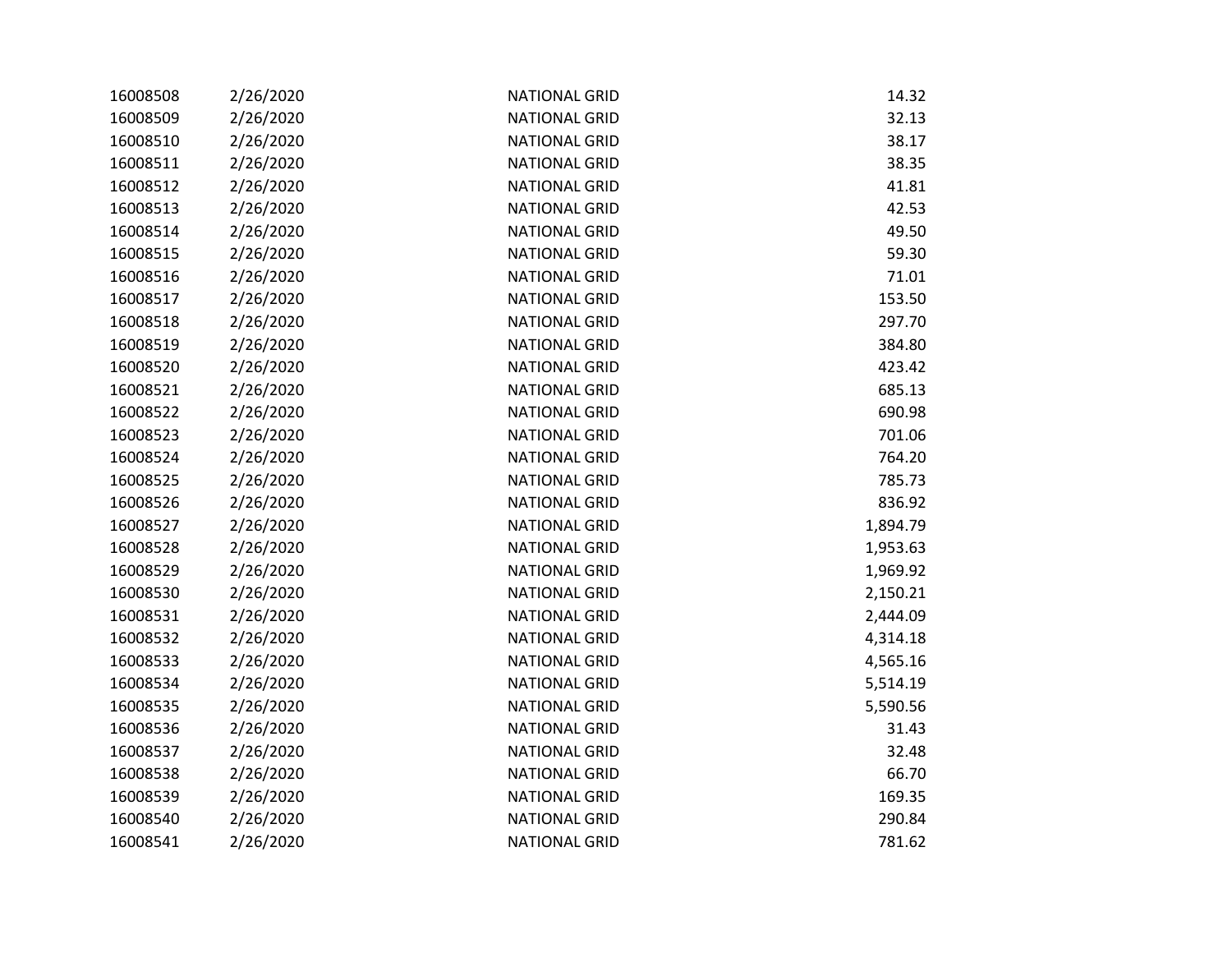| 16008542 | 2/26/2020 | <b>NATIONAL GRID</b>                | 3,235.56  |
|----------|-----------|-------------------------------------|-----------|
| 16008543 | 2/26/2020 | NEW ENGLAND ASSOC. OF FIRE MARSHALS | 150.00    |
| 16008544 | 2/26/2020 | NEW ENGLAND FIRE EQUIPMENT          | 369.84    |
| 16008545 | 2/26/2020 | <b>NIEMIEC MARINE</b>               | 31,542.67 |
| 16008546 | 2/26/2020 | NK ANIMAL HOSPITAL                  | 1,317.63  |
| 16008547 | 2/26/2020 | <b>NK COLOR HOUSE</b>               | 68.07     |
| 16008548 | 2/26/2020 | O'REILLY/FIRST CALL                 | 166.62    |
| 16008549 | 2/26/2020 | LINDA OHSBERG                       | 120.00    |
| 16008550 | 2/26/2020 | <b>ONLINE MOORING</b>               | 36.00     |
| 16008551 | 2/26/2020 | <b>KENNETH OWENS</b>                | 120.00    |
| 16008552 | 2/26/2020 | PALMER SPRING CO                    | 1,807.84  |
| 16008553 | 2/26/2020 | PASCALE SERVICE CORP                | 559.49    |
| 16008554 | 2/26/2020 | PAT'S POWER EQUIPMENT               | 319.99    |
| 16008555 | 2/26/2020 | <b>TERESA PEARSON</b>               | 855.00    |
| 16008556 | 2/26/2020 | PETE'S TIRE BARN INC                | 2,964.28  |
| 16008557 | 2/26/2020 | PRIME SYSTEMS INC                   | 2,223.50  |
| 16008558 | 2/26/2020 | PRINT WORLD                         | 251.71    |
| 16008559 | 2/26/2020 | <b>QUONSET AUTO BODY INC</b>        | 4,058.63  |
| 16008560 | 2/26/2020 | QWEST                               | 76.57     |
| 16008561 | 2/26/2020 | RAPS AUTO PARTS SUPPLY, INC         | 385.13    |
| 16008562 | 2/26/2020 | RAPS AUTO PARTS SUPPLY, INC         | 817.98    |
| 16008563 | 2/26/2020 | <b>READY REFRESH BY NESTLE</b>      | 257.43    |
| 16008564 | 2/26/2020 | PAT REID                            | 65.00     |
| 16008565 | 2/26/2020 | <b>RIAAO</b>                        | 25.00     |
| 16008566 | 2/26/2020 | R.I. ASSOC. OF FIRE MARSHALS        | 60.00     |
| 16008567 | 2/26/2020 | <b>RICA</b>                         | 75.00     |
| 16008568 | 2/26/2020 | RHODE ISLAND PUBLIC WORKS ASSOC     | 75.00     |
| 16008569 | 2/26/2020 | <b>KERRY ROLLINSON</b>              | 28.75     |
| 16008570 | 2/26/2020 | <b>ROSSI LAW OFFICES</b>            | 498.33    |
| 16008571 | 2/26/2020 | SALK'S HARDWARE & MARINE INC        | 294.24    |
| 16008572 | 2/26/2020 | <b>SIEMENS INDUSTRY INC</b>         | 1,375.20  |
| 16008573 | 2/26/2020 | STATE OF RHODE ISLAND               | 1,175.00  |
| 16008574 | 2/26/2020 | <b>STRYKER MEDICAL</b>              | 314.87    |
| 16008575 | 2/26/2020 | <b>SUBURBAN PROPANE</b>             | 1,246.58  |